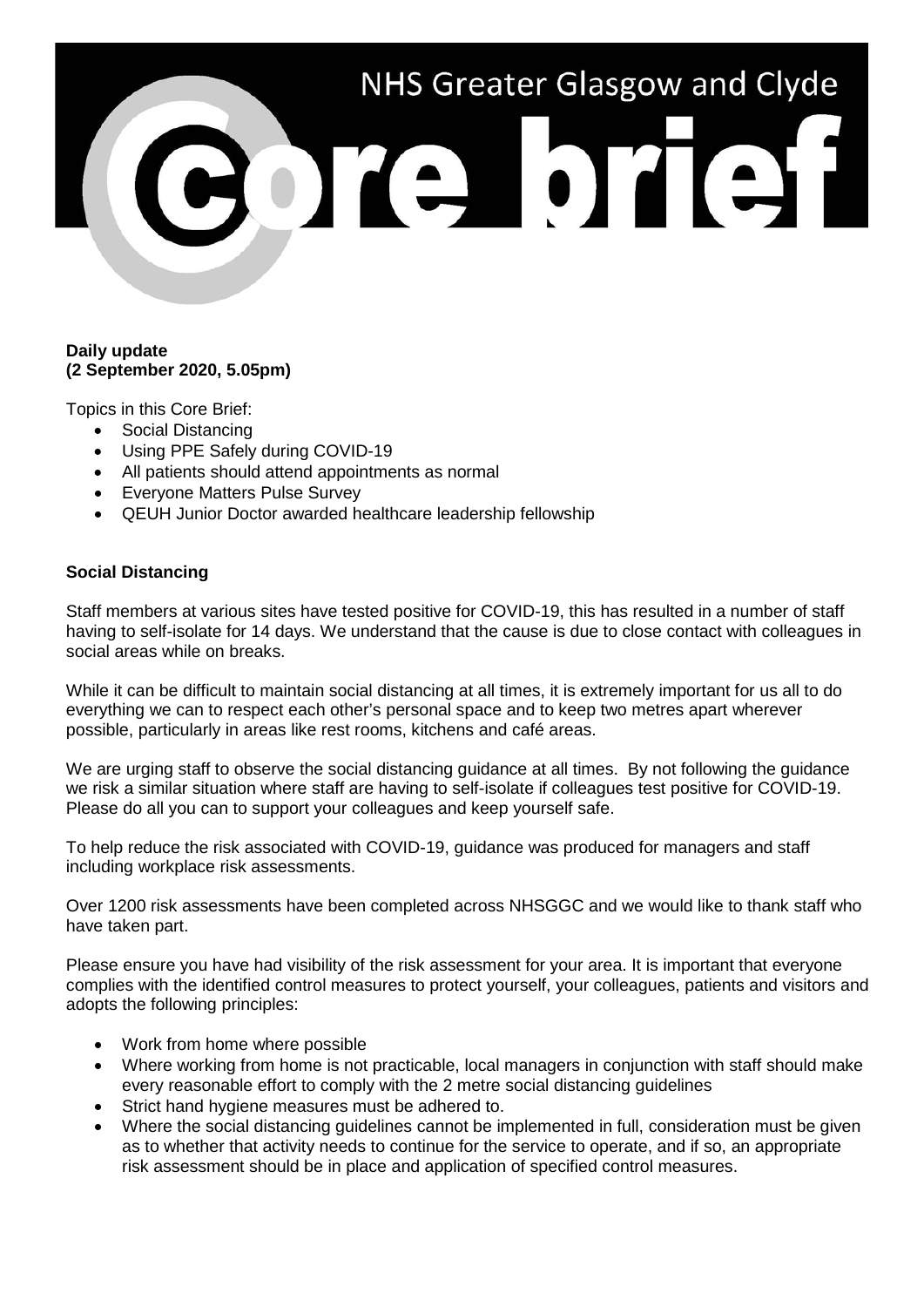• Face coverings/Face Masks (FRSM) must be worn in all public areas in our adult hospitals – unless unable to be worn for medical reasons or taking a meal break (while observing social distancing).

# **Using PPE Safely during COVID-19**

For information on using PPE Safely during COVID-19 including; what to wear, how to use it and how to dispose of it please visit the NHSGGC Infection Prevention & Control COVID-19 webpage: [https://www.nhsggc.org.uk/your-health/health-issues/covid-19-coronavirus/for-nhsggc-staff/infection](https://www.nhsggc.org.uk/your-health/health-issues/covid-19-coronavirus/for-nhsggc-staff/infection-prevention-and-control/)[prevention-and-control/](https://www.nhsggc.org.uk/your-health/health-issues/covid-19-coronavirus/for-nhsggc-staff/infection-prevention-and-control/)

### **All patients should attend appointments as normal**

All patients with appointments at sites across NHSGGC should continue to attend as normal unless specifically told otherwise.

Outpatient appointments are totally unaffected by new lockdown restrictions within Greater Glasgow and Clyde.

Jonathan Best, Chief Operating Officer, said: "It is essential all outpatients continue to attend appointments as normal, as these are not impacted by the new restrictions in place and it's extremely important we're able to continue delivering care and treatment to patients across Greater Glasgow and Clyde.

"Patient safety remains our top priority and across sites there are a number of established pathways in place to ensure the ongoing safety of outpatients and staff."

Full guidance on local lockdown restrictions are available on the Scottish Government website here: <https://www.gov.scot/publications/coronavirus-covid-19-local-measures/>

## **Everyone Matters Pulse Survey**

Earlier this year NHSScotland paused the national annual iMatter survey due to COVID-19. As a one off this year, you are being asked to take part in the Everyone Matters Pulse Survey, to capture an effective and meaningful measure of your experience over the past six months.

The survey is designed to better understand how you are feeling now and to find out about your experiences over recent months, both in the workplace and beyond.



This is an opportunity for you to express your views, and the outcomes will be used to inform wider staff experience, health and wellbeing, culture, dignity at work and work on equalities, diversity and inclusion programmes.

This is an anonymous survey and responses will be collated to produce a directorate report. All answers collected will be treated with the utmost confidentiality and cannot be linked to any respondent. It will take about 10 minutes to complete and we would encourage you all to take part.

For staff members with IT access, you will have been sent an email or SMS with a link to the survey. For offline staff members, you will be given a paper copy of the pulse survey and you will be given the opportunity to fill it in during your regular face to face briefings.